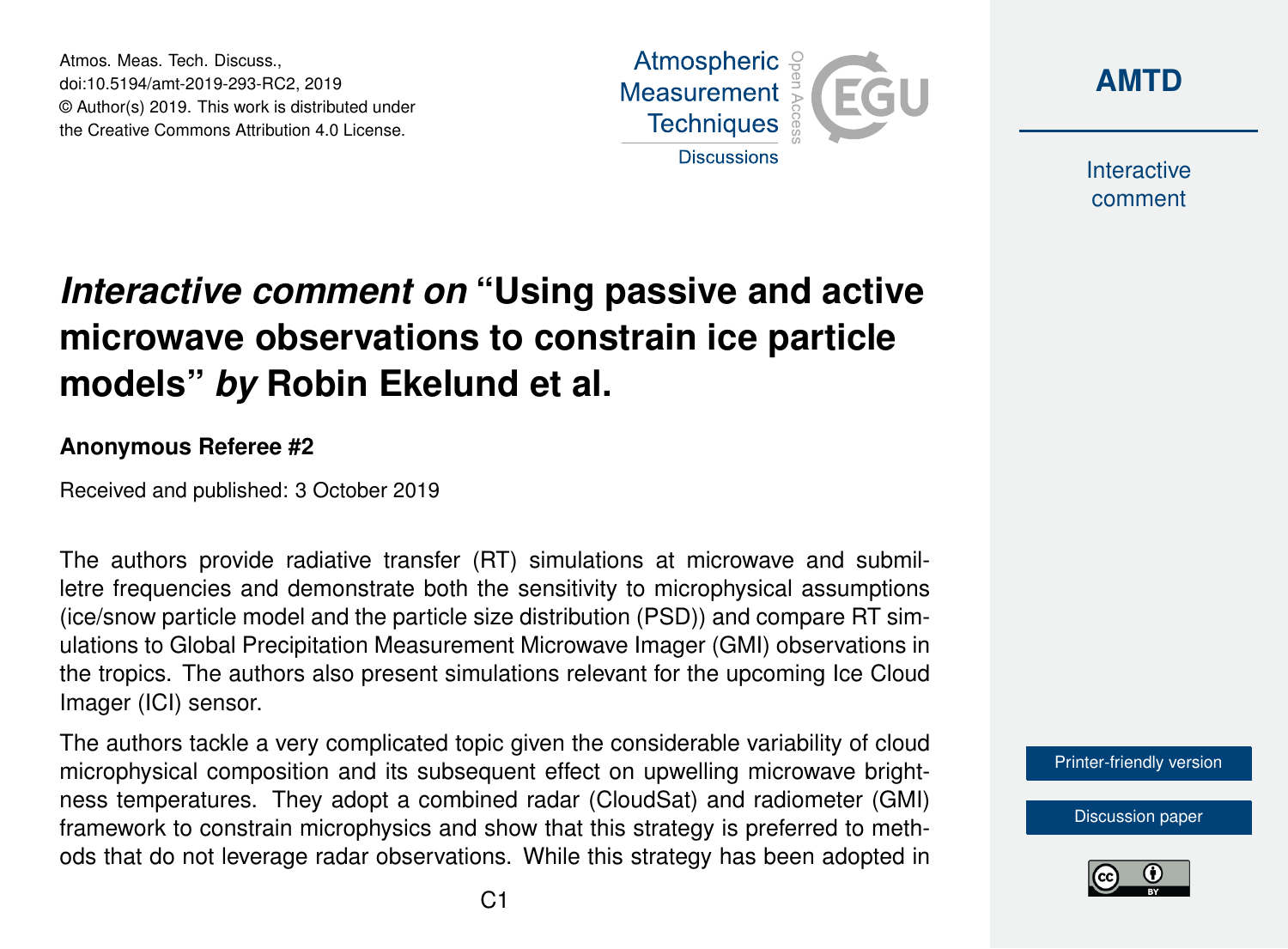previous studies and is not itself unique, the current study uses state-of-the-art particle model scattering databases and numerous PSD parametrisations to move the scientific needle forward on this topic. Simulations at ICI frequencies are also a novel concept that provide beneficial insight for eventual retrieval development for this instrument. While no particular ice model is shown to offer optimal results when RT simulations are compared to observations, this study provides useful guidance on PSD and ice model combinations that can be used in future retrieval research. The authors also readily acknowledge that no particular ice model can realistically be applied as a universal answer, but illustrate important sensitivity studies that can be used to propel further research on this topic.

The manuscript is well-organized and written in an easy-to-follow manner. Figure quality is excellent. The manuscript can be published largely intact, but I suggest a few minor methodological description improvements and other random suggestions that will hopefully allow the authors to further refine the manuscript. I do not see any obvious or fatal scientific flaws regarding the study design and interpretation of the results. My only comment that could be considered as something more than a minor issue regards other possible options to provide further quantitative analyses that might be interesting to the community. I do not classify the suggestions as mandatory, but hopefully will spur the authors to find further creative ways to tabulate their comparisons to observations. Specific comments are outlined below.

Title: Since 664 GHz is considered in this study, maybe consider adding submillimetre to the title to better advertise the ICI applications? This suggestion is purely semantics, but this study extends beyond the wavelengths typically associated with microwave radiometry. Some remote sensing specialists designate submillimetre wavelengths as a distinct category occupying the space between microwave and infrared, while others may consider ICI-like frequencies as part of the microwave spectrum. Another option is to specifically include sensors like GPM and ICI in the title. This suggestion is not mandatory but is something the authors should consider to better advertise the novel

## **[AMTD](https://www.atmos-meas-tech-discuss.net/)**

**Interactive** comment

[Printer-friendly version](https://www.atmos-meas-tech-discuss.net/amt-2019-293/amt-2019-293-RC2-print.pdf)

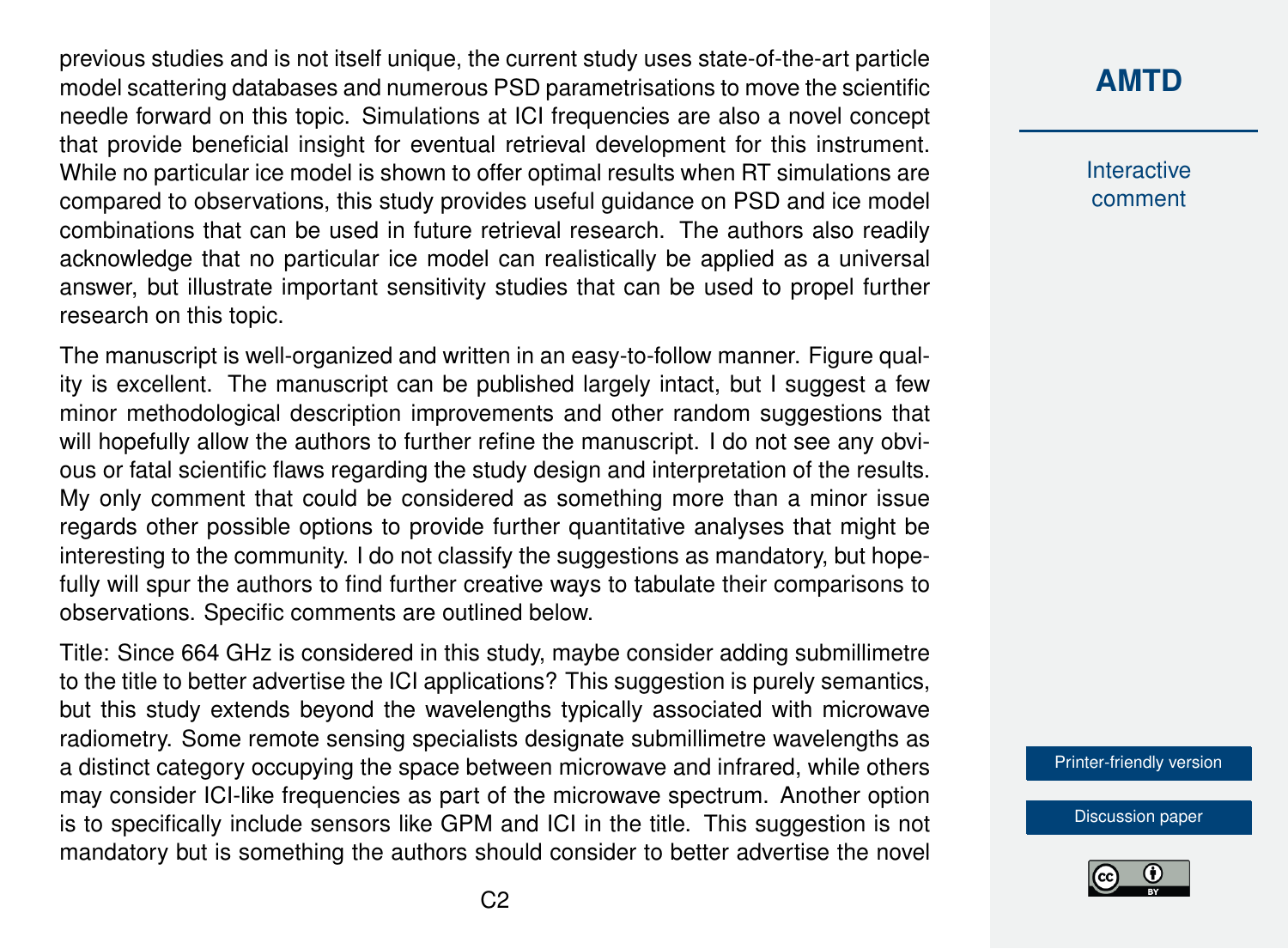ICI-related content.

Line 44: Should MLS, SMILES, and Odin-SMR acronyms be explicitly written?

Lines 58-59: A reference or references might be beneficial to prove that soft spheroid models produce good results at single frequencies.

Lines 276-278: A CloudSat-GMI coincident dataset exists, but as the authors mention, tropical coincidences are limited. Would it be worth highlighting how few coincident observations exist compared to higher latitudes? The Rysman et al. (2018) manuscript gives a quantitative analysis of global CloudSat-GMI coincidences for snowing observations (see Figure 2). At the very least, the Rysman et al. (2018) manuscript could be referenced to illustrate this point without the authors calculating their own statistics.

Rysman, J.-F.; Panegrossi, G.; Sanò, P.; Marra, A.C.; Dietrich, S.; Milani, L.; Kulie, M.S. SLALOM: An All-Surface Snow Water Path Retrieval Algorithm for the GPM Microwave Imager. Remote Sens. 2018, 10, 1278.

Line 312: Please provide more information regarding gaseous and cloud liquid water absorption methodology used in the RT simulations. This information will allow other investigators to better replicate the study. Studies have also indicated RT variability using standard water vapour continuum and cloud liquid water absorption models (e.g., Turner et al 2009, Kneifel et al. 2014 and others), so knowing what absorption models were used is essential information

D. D. Turner, M. P. Cadeddu, U. Lohnert, S. Crewell and A. M. Vogelmann, "Modifications to the Water Vapor Continuum in the Microwave Suggested by Ground-Based 150-GHz Observations," in IEEE Transactions on Geoscience and Remote Sensing, vol. 47, no. 10, pp. 3326-3337, Oct. 2009. doi: 10.1109/TGRS.2009.2022262

Kneifel, S., S. Redl, E. Orlandi, U. Löhnert, M.P. Cadeddu, D.D. Turner, and M. Chen, 2014: Absorption Properties of Supercooled Liquid Water between 31 and 225 GHz: Evaluation of Absorption Models Using Ground-Based Observations. J. Appl. Meteor. **[AMTD](https://www.atmos-meas-tech-discuss.net/)**

**Interactive** comment

[Printer-friendly version](https://www.atmos-meas-tech-discuss.net/amt-2019-293/amt-2019-293-RC2-print.pdf)

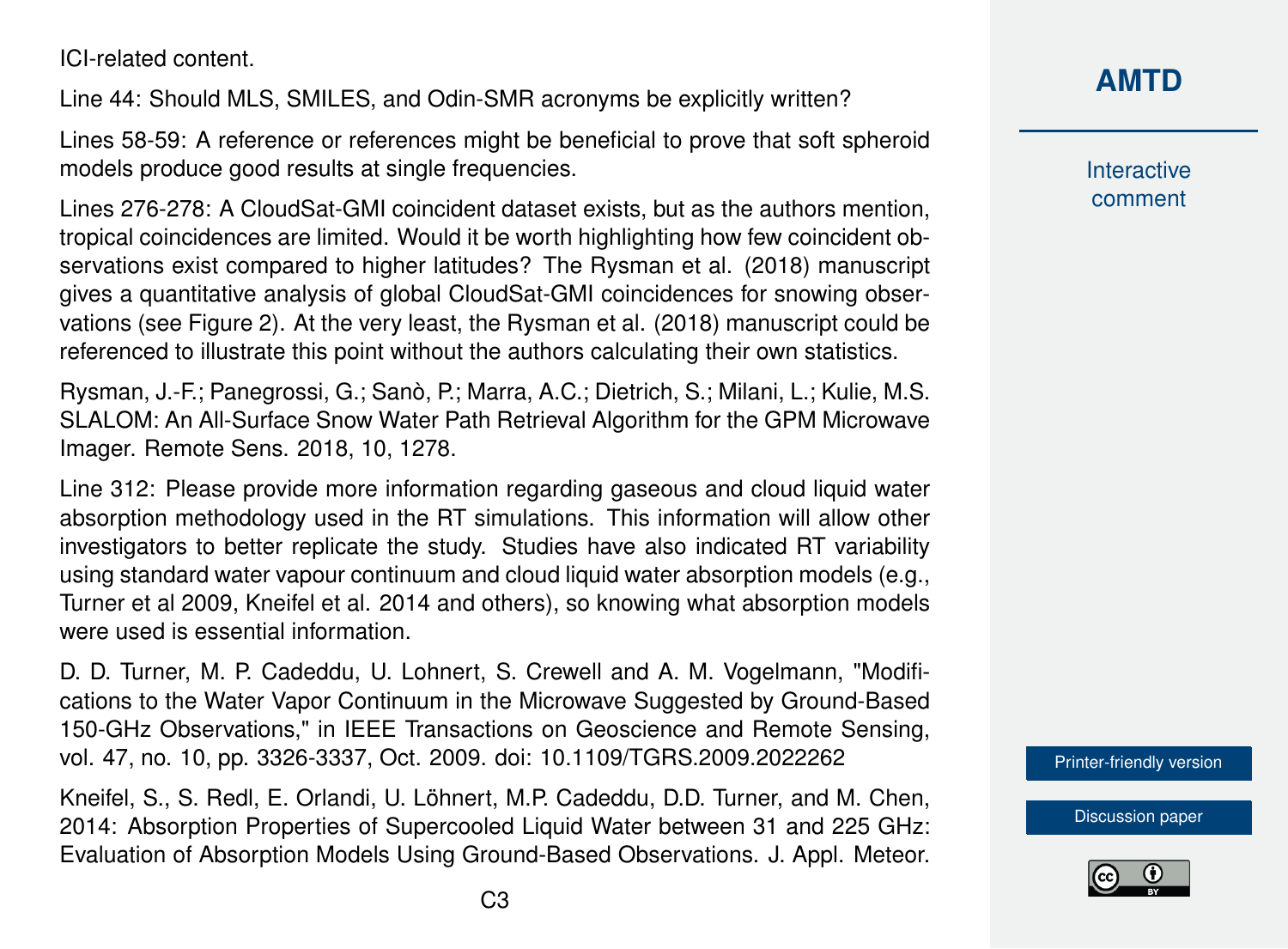Climatol., 53, 1028–1045, https://doi.org/10.1175/JAMC-D-13-0214.1

Line 333: Very minor wording suggestion. Change "D14 puts emphasis at smaller particles" to "D14 emphasizes smaller particles".

Line 429: The authors use the subjective term "good" to describe GMI and RT simulation comparisons. Can a more quantitative or less subjective term be used here to describe the comparisons?

Line 453-454: I agree that ERA-Interim water vapour content is probably the likely culprit to cause clear sky biases. Clear sky RT results could also be influenced by the water vapour absorption model, but I'm not sure if that would cause the TB offset. What is the exact bias value under clear sky conditions? This would be useful information to convey. At lower microwave frequencies, ocean emissivity models can also be responsible for clear sky biases on the order of a few K. But surface effects are probably limited at some of these submillimetre channels, especially near water vapour absorption features.

Line 533: Capitalize Pacific Ocean?

Line 540: Change second sentence to "The biggest issues occur under clear-sky conditions, like due to [. . .]"

Lines 540-544: Regarding the deep convective cores with the lowest TB values, is it possible that graupel or hail aloft is not properly considered in the RT simulations? Would higher density particles be more appropriate under such conditions? This suggestion might increase the population of simulated extremely low TB values that already exceed the population of GMI TB values below about 170 K (Figure 10). But this suggestion might reduce the relative peak just below 150 K (Figure 10 bottom panels) by shifting the TB distribution to lower values and make the simulated TB distribution shaped more similarly to GMI observations. This is admittedly semi-educated speculation, but it might be another issue to highlight in the discussion section.

**[AMTD](https://www.atmos-meas-tech-discuss.net/)**

**Interactive** comment

[Printer-friendly version](https://www.atmos-meas-tech-discuss.net/amt-2019-293/amt-2019-293-RC2-print.pdf)